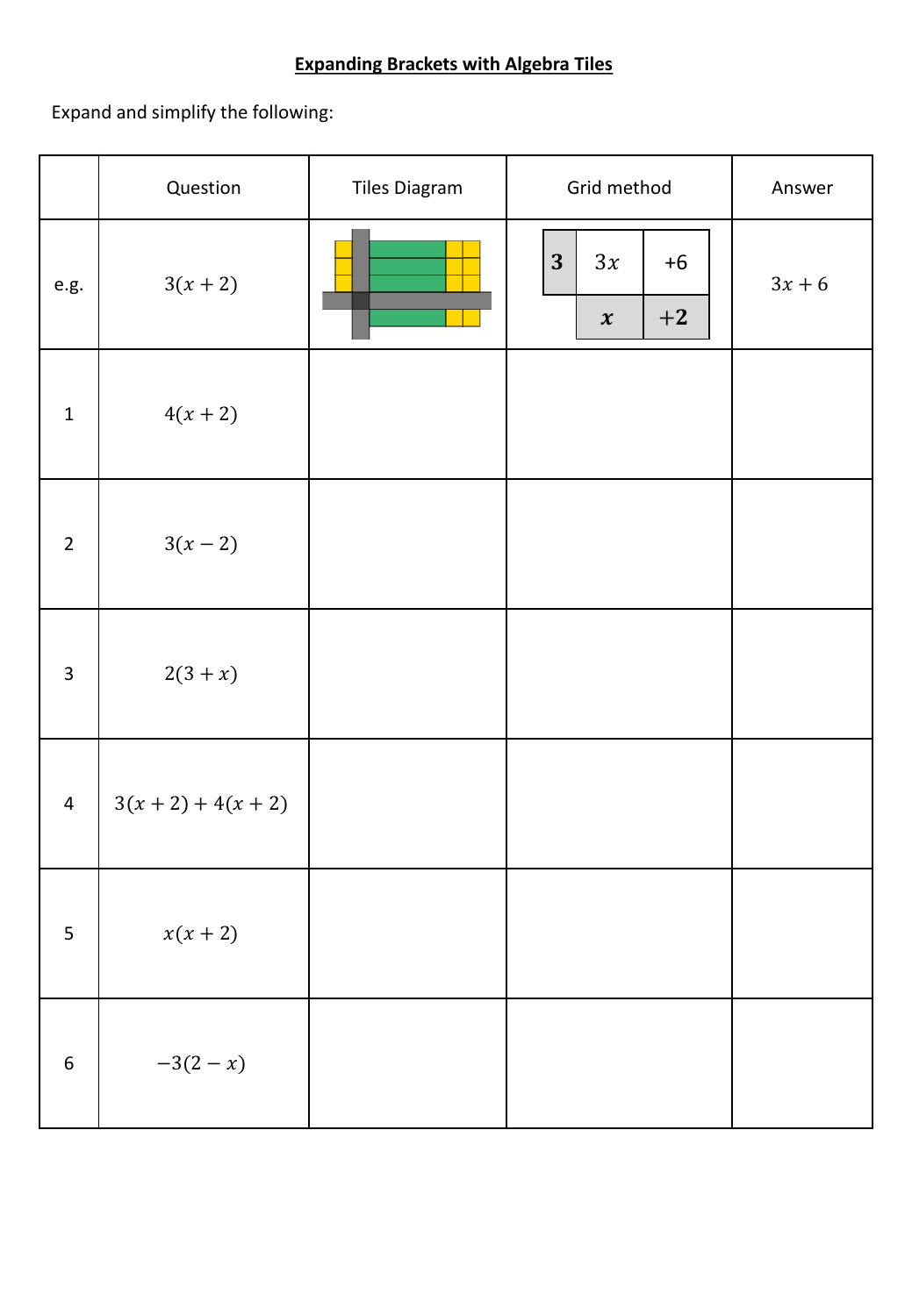Expand and simplify the following:

|                  | Question         | <b>Tiles Diagram</b> | <b>Grid Method</b>                                                                             | Answer                                    |
|------------------|------------------|----------------------|------------------------------------------------------------------------------------------------|-------------------------------------------|
| e.g.             | $(x + 3)(x + 2)$ |                      | $+2$<br>2x<br>$+6$<br>$x^2$<br>3x<br>$\boldsymbol{\mathcal{X}}$<br>$+3$<br>$\pmb{\mathcal{X}}$ | $= x^2 + 3x + 2x + 6$<br>$= x^2 + 5x + 6$ |
| $\mathbf{1}$     | $(x + 3)(x + 1)$ |                      |                                                                                                |                                           |
| $2^{\circ}$      | $(x+3)(x-1)$     |                      |                                                                                                |                                           |
| $\mathbf{3}$     | $(3 + x)(x + 2)$ |                      |                                                                                                |                                           |
| $\overline{4}$   | $(x + 2)(x - 5)$ |                      |                                                                                                |                                           |
| $\overline{5}$   | $(x - 2)(x + 5)$ |                      |                                                                                                |                                           |
| $\boldsymbol{6}$ | $(x + 3)^2$      |                      |                                                                                                |                                           |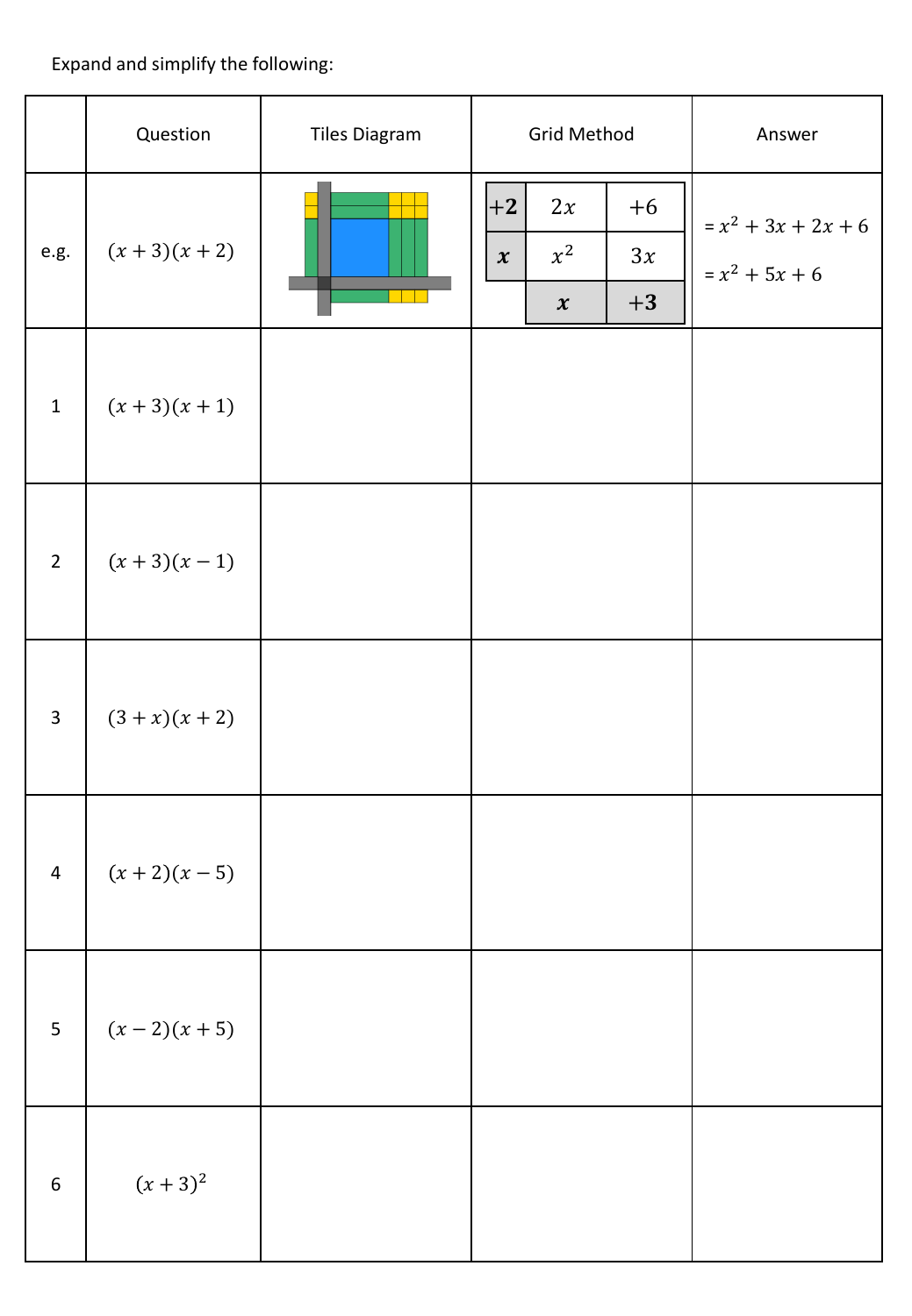Fill in the blank sections in the following grids:







 $\boldsymbol{\chi}$ 



 $x \mid +2$ 













|                     | $-18$ |
|---------------------|-------|
| $\boldsymbol{\chi}$ |       |
|                     | $+6$  |

You can't use the same answer as Q17!

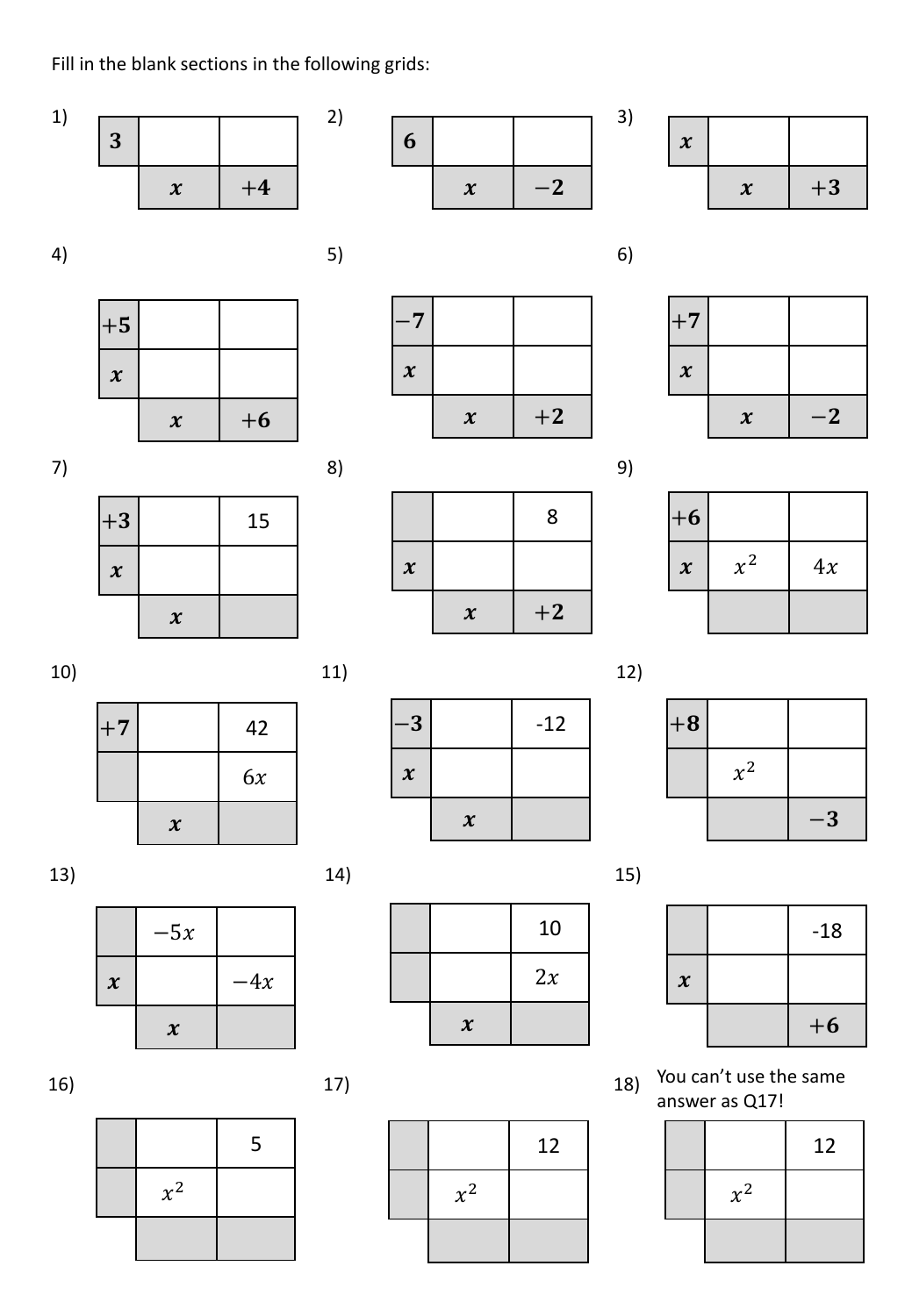## **Factorising**

Example: Factorise  $x^2 + 7x + 12$ 





Exercise: